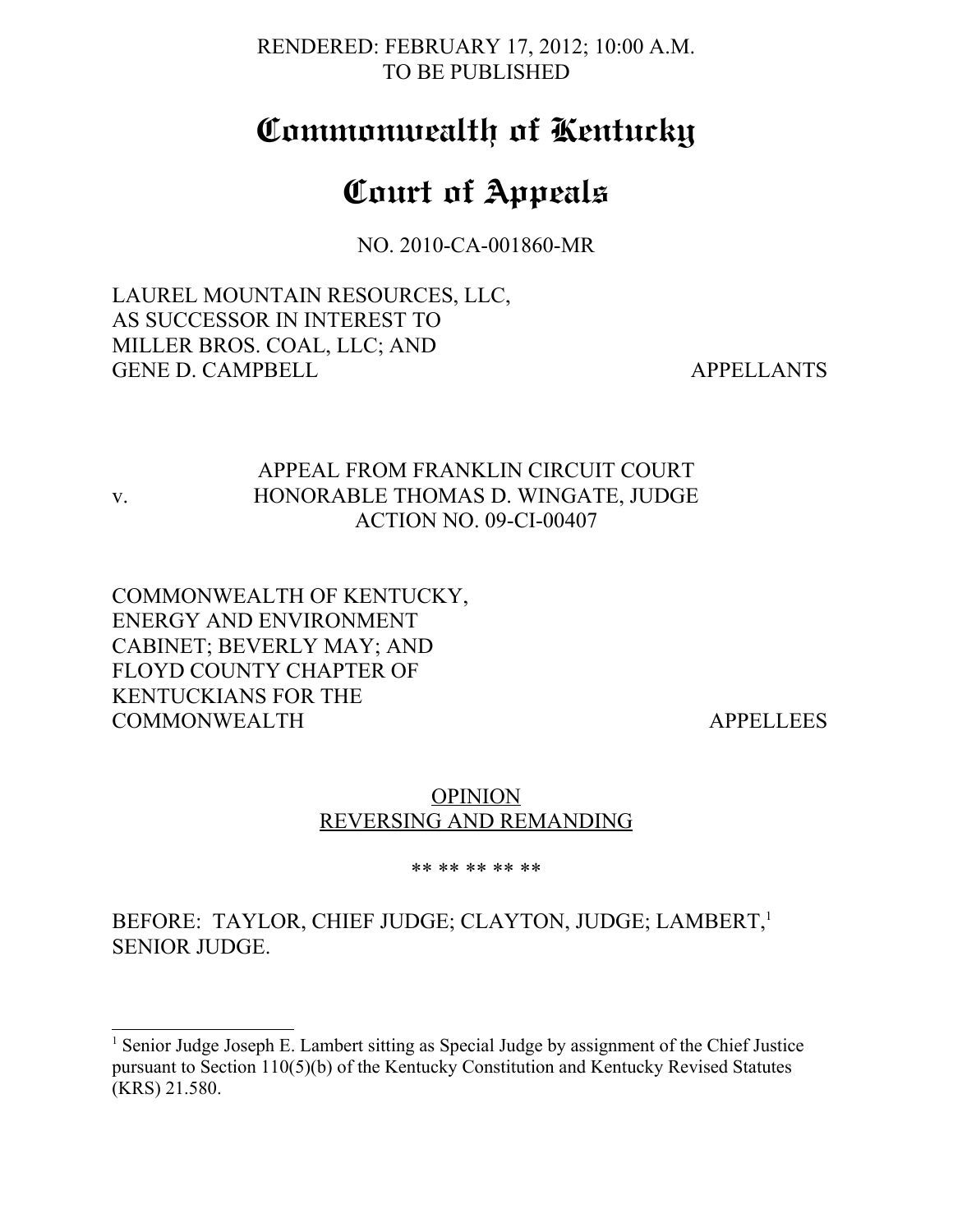LAMBERT, SENIOR JUDGE: This appeal arises from an order of the Secretary of the Commonwealth of Kentucky, Energy and Environment Cabinet ("the Cabinet") denying a "Lands Unsuitable for Mining" petition filed by Beverly May but nonetheless imposing numerous restrictive conditions on all future surface coal mining in the petition area. The order was affirmed by the Franklin Circuit Court. Appellants Laurel Mountain Resources, LLC (as successor in interest to Miller Bros. Coal, LLC) and Gene D. Campbell<sup>[2](#page-1-0)</sup> challenge the determination on a variety of grounds. After careful consideration of the record and the parties' arguments, we reverse and remand for further proceedings consistent with this opinion.

#### **Facts and Procedural History**

On or about March 26, 2008, May, on behalf of the Floyd County Chapter of Kentuckians for the Commonwealth ("FCCKC"), petitioned the Cabinet to designate 2,000 acres of the Wilson Creek watershed in Floyd County as unsuitable for surface coal mining operations pursuant to KRS  $350.465(2)(b)$  $350.465(2)(b)$ ,<sup>3</sup> KRS 350.610, and 405 KAR [4](#page-1-2) 24:030 Section 8. On April 9, 2008, Miller Bros. Coal, LLC filed a preliminary application for a permit to conduct surface coal mining operations in a portion of the Wilson Creek watershed. Because Miller Bros. applied for this permit, the Cabinet permitted the company to be a party to the unsuitability petition proceedings.

<span id="page-1-0"></span><sup>&</sup>lt;sup>2</sup> Campbell served as the Vice President of Land and Engineering for Miller Bros.

<span id="page-1-1"></span><sup>&</sup>lt;sup>3</sup> This provision authorizes the Cabinet to establish a procedure for unsuitability determinations as part of its permanent surface mining regulatory program. It requires no further discussion.

<span id="page-1-2"></span><sup>4</sup> Kentucky Administrative Regulations.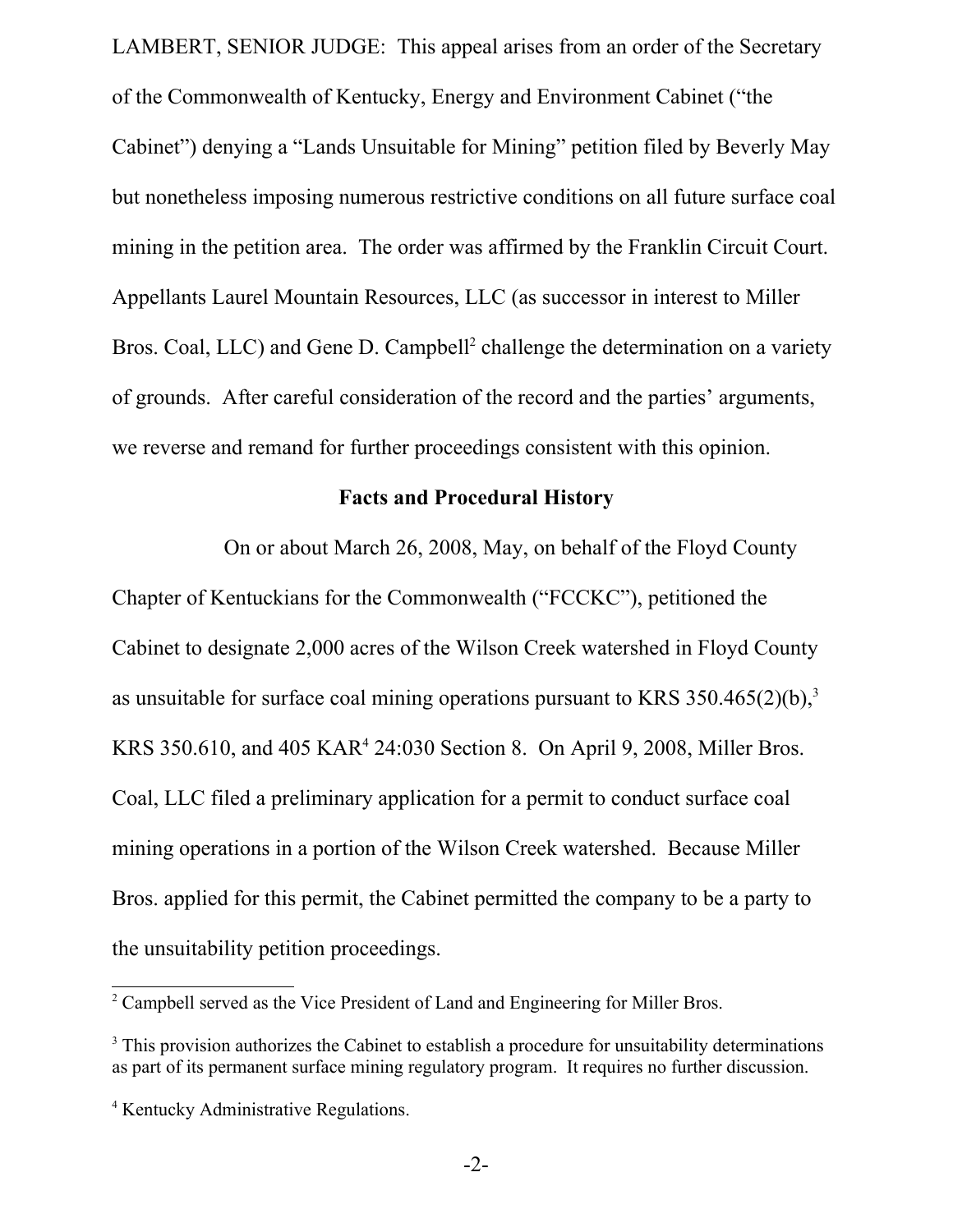KRS 350.610 sets forth the process and criteria to be followed by the Cabinet in considering a petition to designate lands as unsuitable for surface coal mining, as well as the circumstances under which a finding of unsuitability is mandatory or subject to the discretion of the Cabinet Secretary. A finding of unsuitability is *mandatory* on those occasions when the standard set forth in KRS 350.610(2) is met: "[T]he secretary shall designate an area as unsuitable for all or certain types of surface coal mining operations, if the secretary determines that reclamation pursuant to this chapter is not technologically and economically feasible." In contrast, KRS 350.610(3) gives the secretary the *discretion* to designate an area as unsuitable for certain types of surface mining operations under the following circumstances:

> (3) Upon petition and hearing pursuant to subsection (6) of this section, a surface area may be designated unsuitable for certain types of surface coal mining operations if such operations will:

(a) Be incompatible with existing state and local land use plans; or

(b) Affect fragile or historic lands in which such operations could result in significant damage to important historic, cultural, scientific, and aesthetic values, and natural systems; or

(c) Affect renewable resource lands in which such operations could result in a substantial loss or reduction of long-range productivity of water supply or food or fiber products, and such lands to include aquifers and aquifer recharge areas; or

(d) Affect natural hazard lands in which such operations could substantially endanger life and property, such lands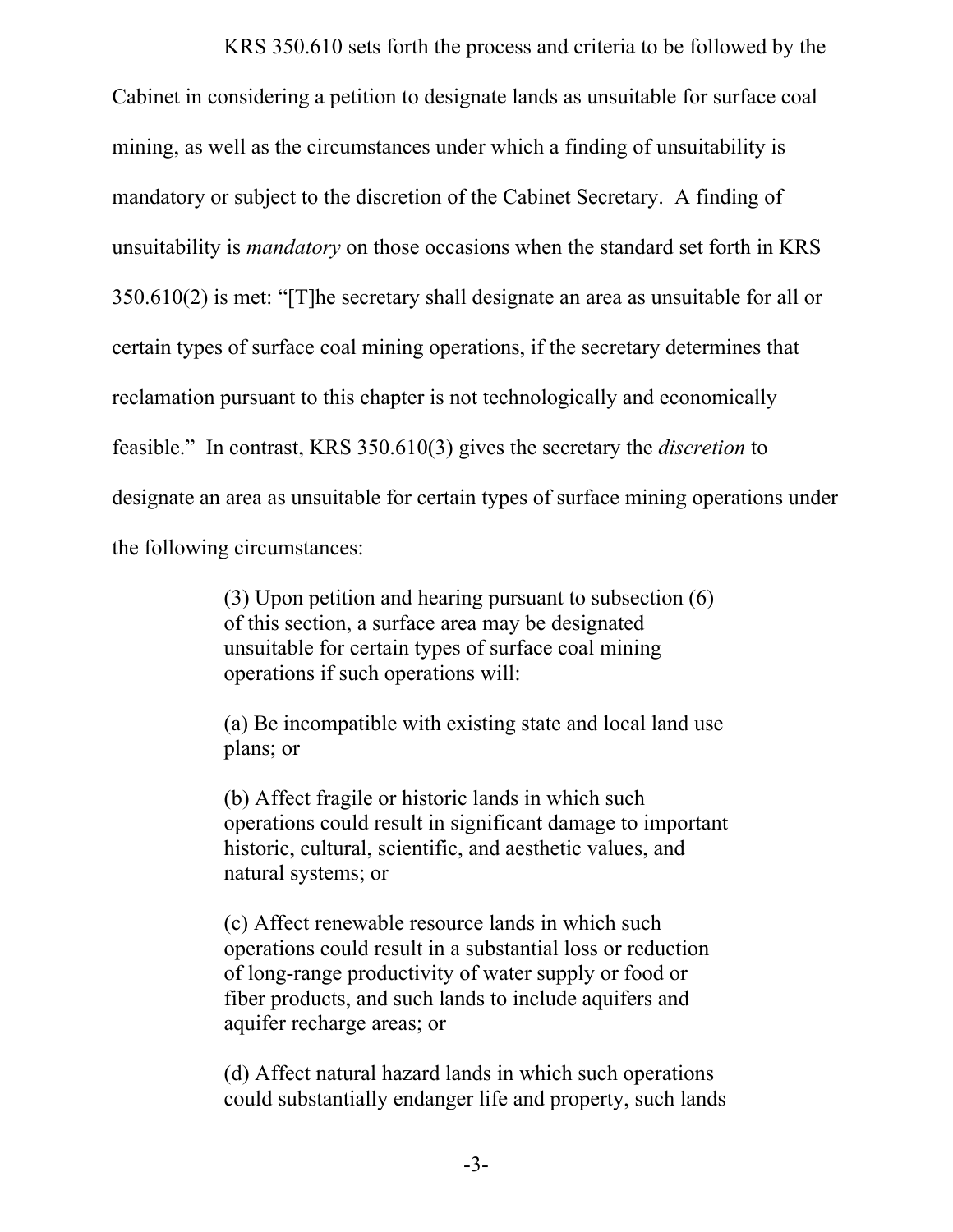to include areas subject to frequent flooding and areas of unstable geology.

The language of 405 KAR 24:030 Section 8(1) and (2) tracks the "mandatory" and "discretionary" provisions of KRS 350.610, with Section 8(1) addressing the former and Section 8(2) the latter.

In her petition, May raised four allegations to support her claim that the petition area was unsuitable for surface mining. She specifically argued that it was: (1) a "natural hazard land" subject to frequent flooding; (2) a "historic land" due to the presence of the Cedar Cliffs rock outcropping; (3) a "natural hazard land" prone to landslides, subsidence, and unstable geology as a result of previous deep mining and auger mining operations; and (4) a "renewable resource land" because Wilson Creek constituted a portion of the headwaters of the Big Sandy River. Thus, the petition's allegations allude to the criteria for discretionary designation of lands as unsuitable for mining that are set forth in KRS 350.610(3) and 405 KAR 24:030 Section 8(2). The petition also made reference to concerns about the possible effects of surface mining operations on Wilson Creek Road and Big Fork Road, although these concerns were not specifically set forth in an allegation.

Following a public hearing and public comment period, $5$  the Cabinet issued an order denying May's petition to designate the Wilson Creek watershed as an area unsuitable for surface coal mining. In the order, the Cabinet addressed

<span id="page-3-0"></span><sup>&</sup>lt;sup>5</sup> The Cabinet received 36 letters of comment from citizens, as well as comments from public agencies such as the Kentucky Heritage Council, the Kentucky Geological Survey, the Kentucky Division of Forestry, and the Kentucky Division of Water.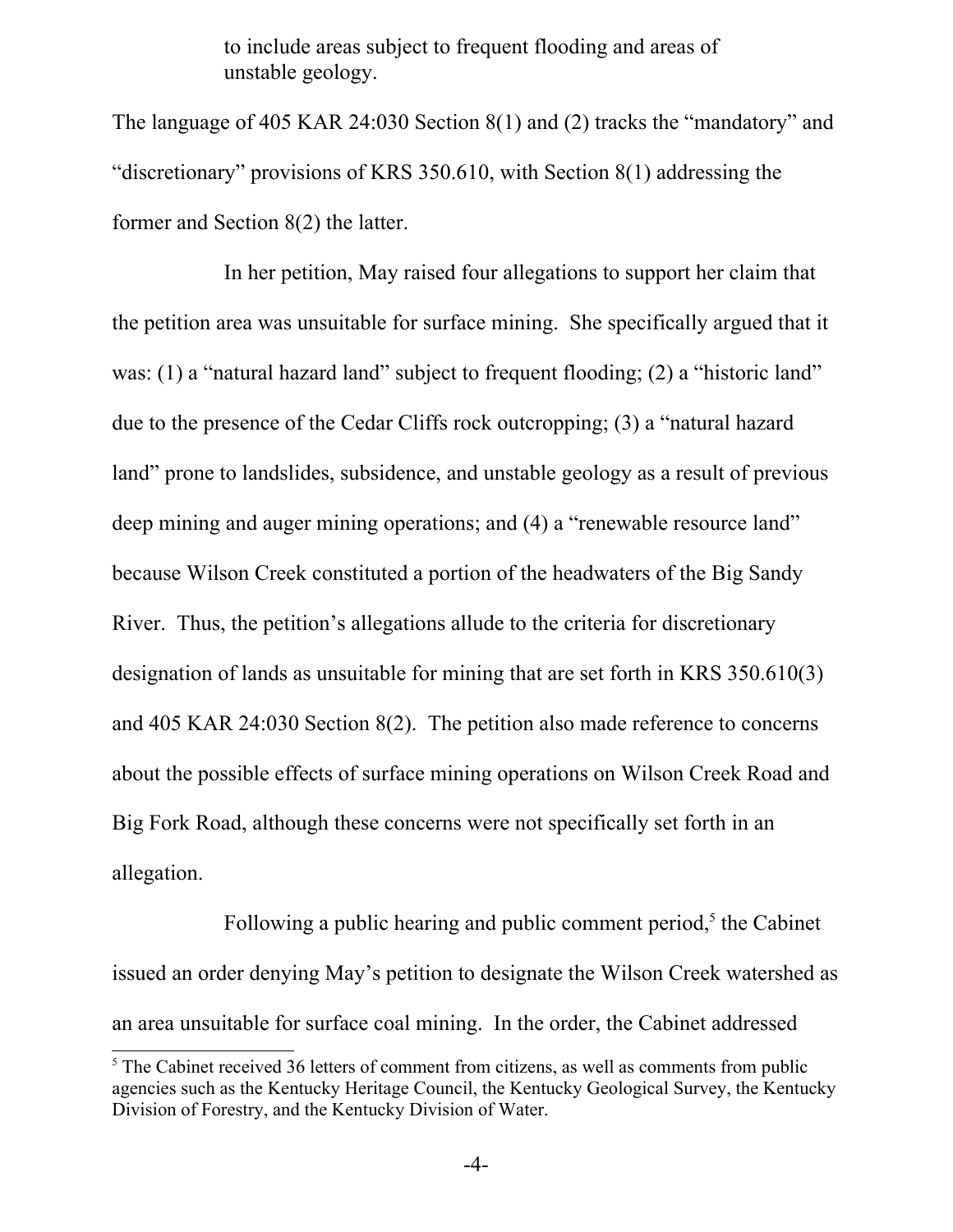each allegation raised in the petition and explained how each of them failed to support an unsuitability determination. As to Allegation No. 1, the Cabinet found that any risk of flooding in Wilson Creek was "minimal" and that it was "questionable whether Wilson Creek watershed is, in fact, a natural hazard land due to flooding characteristics since it is typical of watersheds in the region." The Cabinet further found that this concern could be adequately addressed through a separate surface mining permit review process. The Cabinet rejected Allegation No. 2 after finding that the alleged "historic lands" were actually located well outside of the petition area. The Cabinet rejected Allegation No. 3 on the grounds that there was no significant or unique risk-of-stability concern in the petition area and concluded that any such concerns could also be addressed through the surface mining permit review process. Finally, the Cabinet similarly found, for purposes of Allegation No. 4, that while the petition's concerns about water quality in Wilson Creek were valid, any such concerns could be effectively addressed through the surface mining permit review process and were "not appropriately dealt with in the context of a Lands Unsuitable for Mining Petition."

However, despite rejecting all four of the petition's allegations and declining to designate the Wilson Creek watershed as unsuitable for surface mining, the Cabinet nonetheless imposed five restrictive conditions on all future surface mining in the area pursuant to 405 KAR 24:030 Section 8(3). These conditions: (1) prohibited the use of Wilson Creek Road and Big Fork Road for coal haulage and for access to mining and reclamation operations due to their

-5-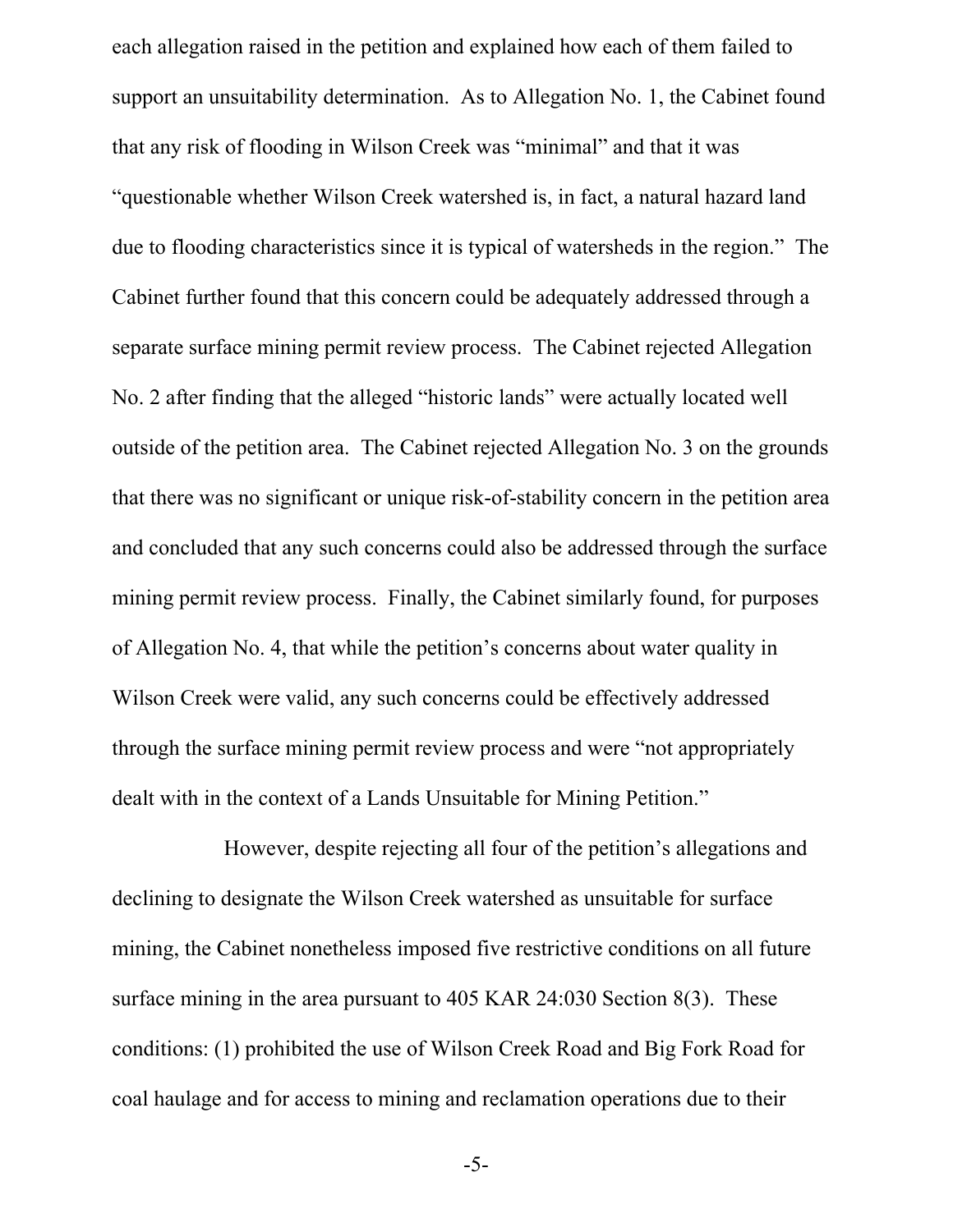condition, size, and setting;  $(2)$  required forested post-mining land use in the petition area in accordance with Reclamation Advisory Memorandum ("RAM") #124 methods; (3) required sediment control plans to emphasize flood prevention by providing adequate detention to restrict predicted "during-mining" discharges at or below pre-mining levels; (4) required secondary sediment control measures and the use of "best management" practices in addition to primary sediment control measures; and (5) prohibited the approval of approximate original contour variances.

On March 11, 2009, Miller Bros. filed a Petition on Appeal and Complaint for Declaratory Relief ("the Complaint") in the Franklin Circuit Court. In the Complaint, Miller Bros. alleged that 405 KAR 24:030 Section 8(3) was invalid because it was impermissibly more stringent than federal law. Miller Bros. further alleged that the Cabinet's imposition of the conditions: (1) constituted impermissible rulemaking in violation of KRS Chapter 13A; (2) exceeded its statutory and regulatory authority; (3) violated Miller Bros.' right to due process; and (4) unconstitutionally impaired Miller Bros.' contracts. In the alternative, Miller Bros. argued that the Cabinet's decision to impose restrictive conditions was not supported by substantial evidence.

On September 10, 2010, the circuit court entered an Opinion and Order dismissing Miller Bros.' complaint. Of particular note, the court found that 405 KAR 24:030 Section 8(3) was not more stringent than federal law and that the

<span id="page-5-0"></span><sup>&</sup>lt;sup>6</sup> In imposing this condition, the order conceded that "[t]his concern was not raised in the context of any of the [lands unsuitable] allegations[.]"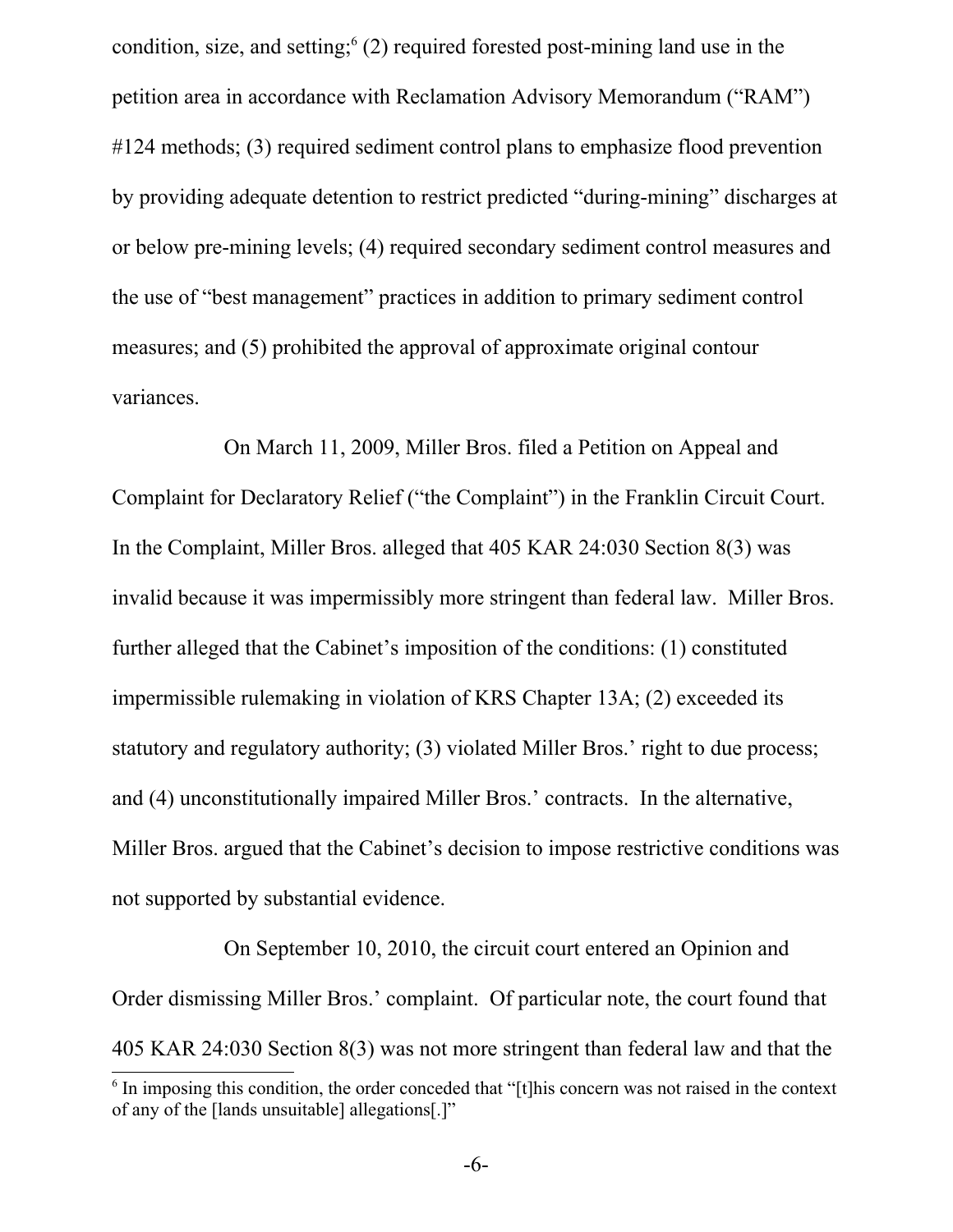Cabinet did not exceed its statutory authority in imposing the restrictive conditions. The court also found that the Cabinet had relied on substantial evidence in imposing the conditions and that its decision did not effectuate an unlawful impairment of Miller Bros.' mining contracts.<sup>[7](#page-6-0)</sup> This appeal followed.

#### **Analysis**

Appellants first argue that 405 KAR 24:030 Section 8(3) is more stringent than federal law and thereby violates Kentucky law because it permits the Cabinet to impose restrictive conditions on surface mining in the absence of a threshold determination that a petition area is unsuitable for all or certain types of such mining. Appellants further contend that this regulation impermissibly expands and modifies the Cabinet's regulatory authority in such matters, which is established in KRS 350.610. For reasons that follow, we agree with these contentions.

The statutes and regulations in issue grew out of the Federal Surface Mining Control and Reclamation Act of 1977 ("SMCRA"), 30 United States Code (U.S.C.) § 1201, *et seq.* Section 1272 of SMCRA establishes the general requirements for the federal "lands unsuitable for mining" designation process and also sets forth guidelines that states must follow in order to assume exclusive jurisdiction over the regulation of surface coal mining and reclamation operations within their borders. Specifically, each state is required to "establish a planning" process enabling objective decisions based upon competent and scientifically

<span id="page-6-0"></span><sup>&</sup>lt;sup>7</sup> The circuit court did not address Appellants' contention that the Cabinet's decision constituted an improper promulgation of administrative regulations.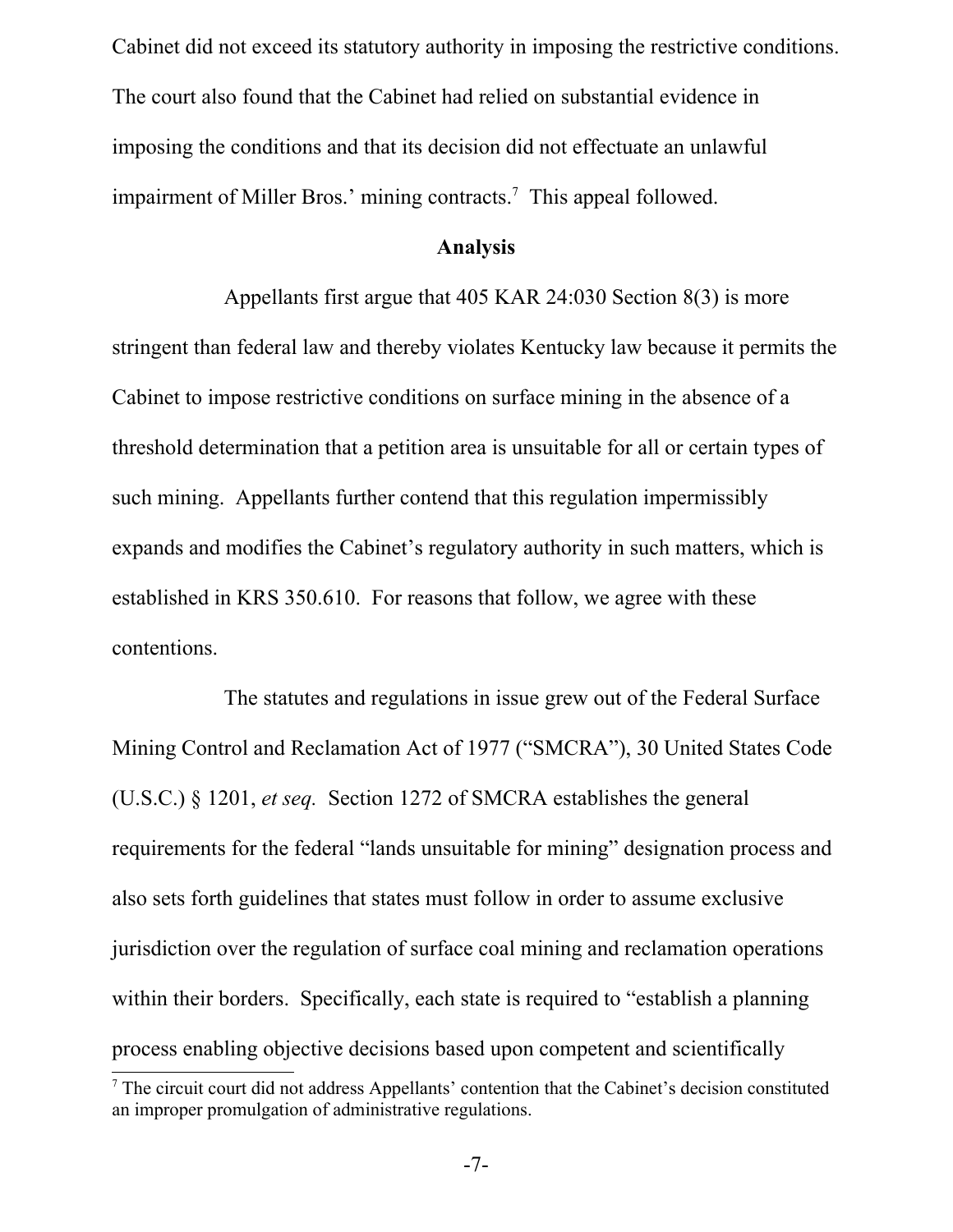sound data and information as to which, if any, land areas of a State are unsuitable for all or certain types of surface coal mining operations pursuant to the standards set forth in paragraphs (2) and (3) of this subsection. [1] 30 U.S.C.  $\frac{1272(a)(1)}{1}$ ; *see also* 30 U.S.C. § 1253(a); 30 Code of Federal Regulations ("C.F.R.")  $§ 762.11(a)-(b).$ 

Pursuant to 30 U.S.C. § 1272, "the State regulatory authority shall designate an area as unsuitable for all or certain types of surface coal mining operations if the State regulatory authority determines that reclamation pursuant to the requirements of this chapter is not technologically and economically feasible." 30 U.S.C. § 1272(a)(2). The regulatory authority also has the discretion to designate a surface area as unsuitable for certain types of surface coal mining operations if such operations are (1) "incompatible with existing State or local land use plans or programs"; (2) "affect fragile or historic lands in which such operations could result in significant damage to important historic, cultural, scientific, and esthetic values and natural systems"; (3) "affect renewable resource lands in which such operations could result in a substantial loss or reduction of long-range productivity of water supply or of food or fiber products, and such lands to include aquifers and aquifer recharge areas"; or (4) "affect natural hazard lands in which such operations could substantially endanger life and property, such lands to include areas subject to frequent flooding and areas of unstable geology." 30 U.S.C. § 1272(a)(3)(A)-(D).

-8-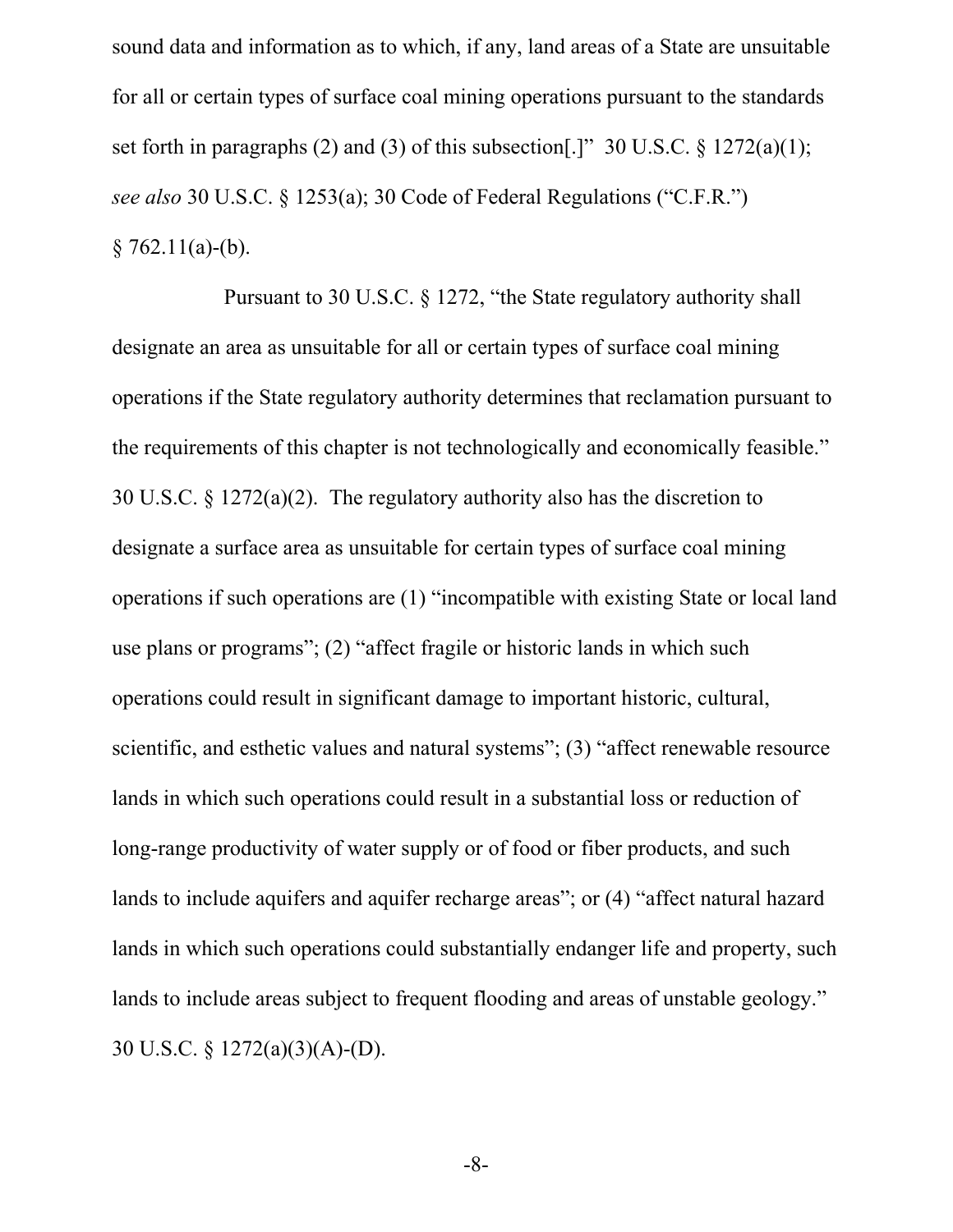Pursuant to SMCRA, Kentucky adopted KRS 350.010, *et seq.*, (the surface coal mining act), and the attendant regulations set forth in 405 KAR Chapter 24. *Franklin v. Natural Res. & Envtl. Prot. Cabinet, Com. of Ky.*, 799 S.W.2d 1, 3 (Ky. 1990). KRS 350.610 is Kentucky's equivalent to 30 U.S.C. § 1272, and, for all relevant purposes, its provisions mirror the standards set forth in the federal law for unsuitability determinations in their entirety. *See, e.g.*, KRS 350.610(1)-(3); *see also* 405 KAR 24:030 Section 8(1)-(2). As noted above, Appellants sought a finding of unsuitability pursuant to KRS 350.610(3), which is Kentucky's equivalent to 30 U.S.C. § 1272(3) and provides that "a surface area may be designated unsuitable for certain types of surface coal mining operations" if particular criteria are met. KRS 350.610(3)(a)-(d); *see also* 405 KAR 24:030 Section 8(2).

The Cabinet is authorized by KRS Chapter 350 to adopt administrative regulations to administer and enforce SMCRA, but it is forbidden to adopt regulations that are more stringent than required by the federal act or that are inconsistent with that act. *See* KRS 13A.120(1)(a); KRS 350.028(5); KRS 350.465(2) & (4). Accordingly, Cabinet regulations have been held invalid where they required a regulated party to comply with terms more stringent than the requirements of SMCRA. *See Franklin*, 799 S.W.2d at 3. A regulation that violates this prohibition is "null, void, and unenforceable." KRS 13A.120(4). Hence, in order to be valid, a regulation must "be justified by an express grant of regulatory authority clearly embracing that regulation." *Bowling v. Kentucky*

-9-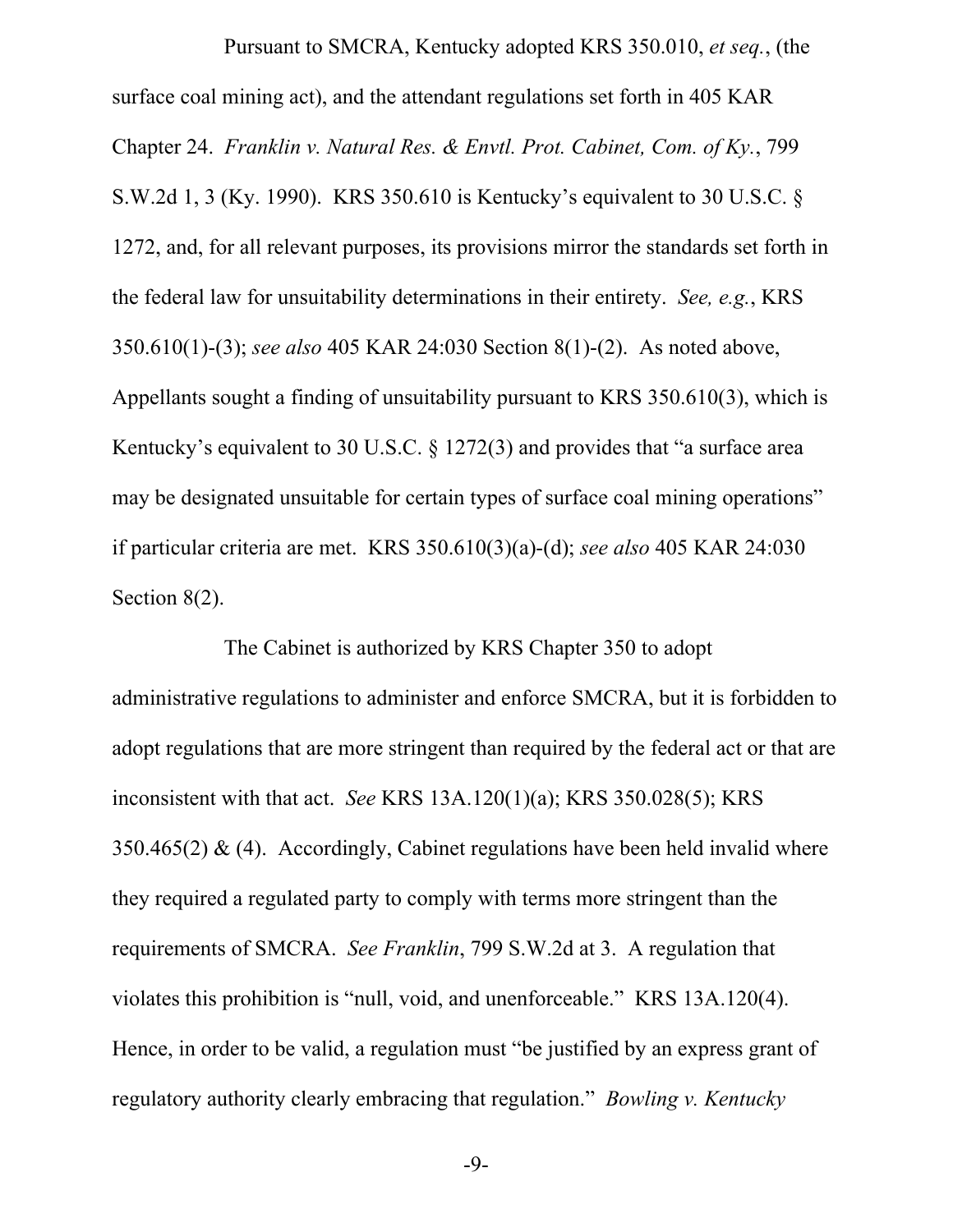*Dept. of Corrections*, 301 S.W.3d 478, 491 (Ky. 2009). The promulgating administrative body bears the burden of proving that a challenged regulation is valid. KRS 13A.140(1).

At issue herein is the validity of 405 KAR 24:030 Section 8(3), which provides:

> If the cabinet does not designate a petitioned area under subsection (2) of this section, the secretary may direct that any future permits issued for the area contain specific requirements for minimizing the impact of surface coal mining operations on the feature that was the subject of the petition.

Thus, the regulation allows the Cabinet, when considering an unsuitability petition, to impose restrictive conditions on any future surface mining permits in a petition area *even if* the Cabinet refuses to designate that area as unsuitable for all or certain types of surface mining. Appellants argue that neither SMCRA nor its attendant regulations contains a similar allowance and that 405 KAR 24:030 Section 8(3) is, therefore, more stringent than permitted by law.

Appellants assert that SMCRA and its regulations contain no language explicitly allowing an agency to impose restrictive conditions on future permits in the context of an unsuitability proceeding where an unsuitability petition is denied. Because of this, they contend that 405 KAR 24:030 Section 8(3) is more stringent than SMCRA, and therefore runs afoul of Kentucky law, as it creates the potential for a regulated party to be ordered to comply with terms more stringent than the requirements of the federal act, *i.e.*, the imposition of mining restrictions in an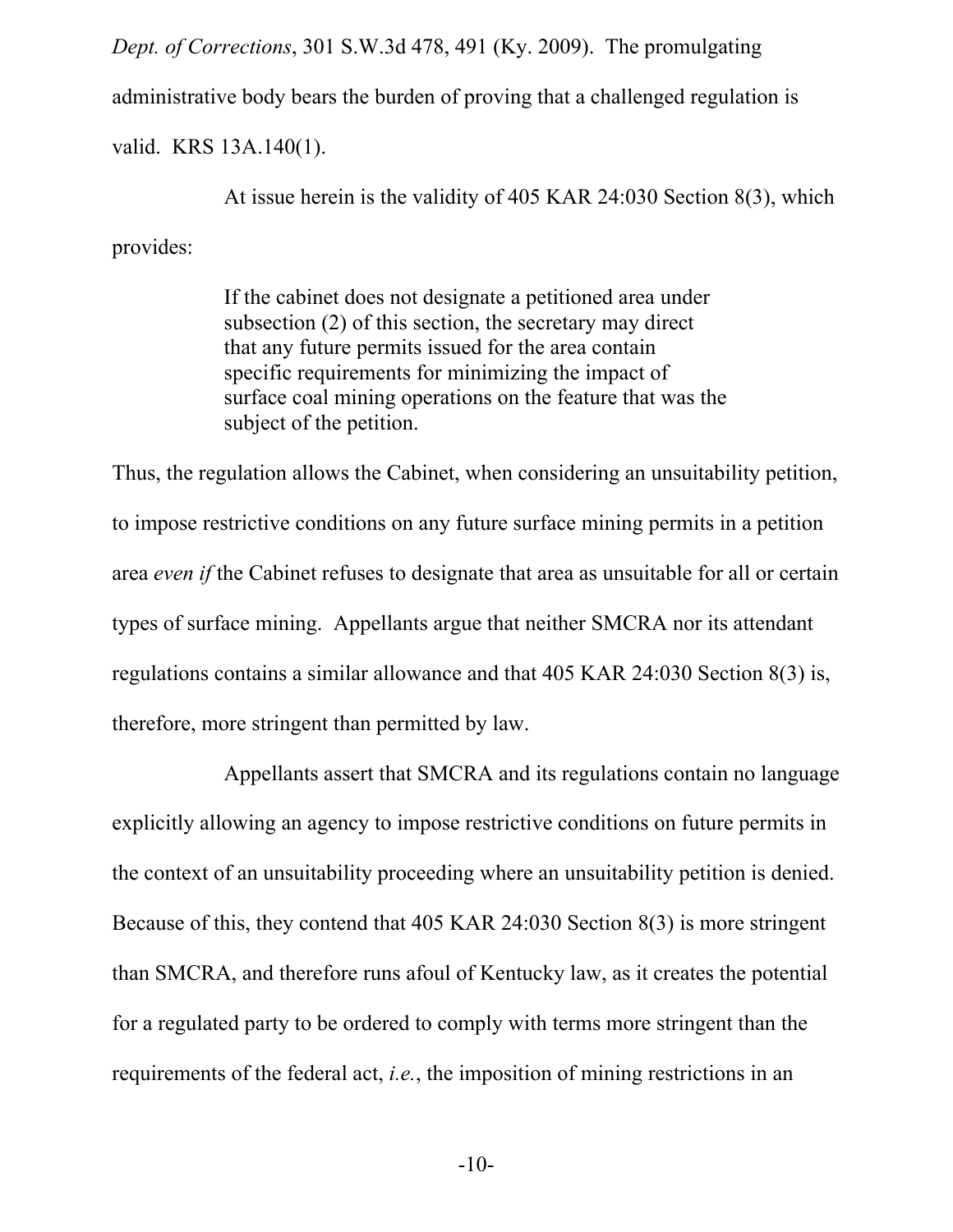unsuitability proceeding even where the unsuitability petition itself has been denied. Appellants maintain that in the absence of a total or partial unsuitability designation, the decision to impose restrictive conditions as to a petition area should be left to the standard surface mining permit process set forth in 405 KAR Chapter 8.

In challenging and rejecting Appellants' arguments below, Appellees and the circuit court relied heavily upon the text and legislative history of 30 U.S.C. § 1272(b), which addresses the United States Secretary of the Interior's review of petitions to declare federal lands unsuitable for surface coal mining. That provision states, in relevant part, as follows:

> The Secretary shall conduct a review of the Federal lands to determine, pursuant to the standards set forth in paragraphs (2) and (3) of subsection (a) of this section, whether there are areas on Federal lands which are unsuitable for all or certain types of surface coal mining operations: *Provided, however,* that the Secretary may permit surface coal mining on Federal lands prior to the completion of this review. *When the Secretary determines an area on Federal lands to be unsuitable for all or certain types of surface coal mining operations, he shall withdraw such area or condition any mineral leasing or mineral entries in a manner so as to limit surface coal mining operations on such area.*

30 U.S.C. § 1272(b) (Emphasis added). Appellees rely on the highlighted language for the proposition that the Secretary and, by extension, the Cabinet maintain considerable discretion to impose conditions limiting surface mining operations in an unsuitability proceeding. They argue that Appellants' insistence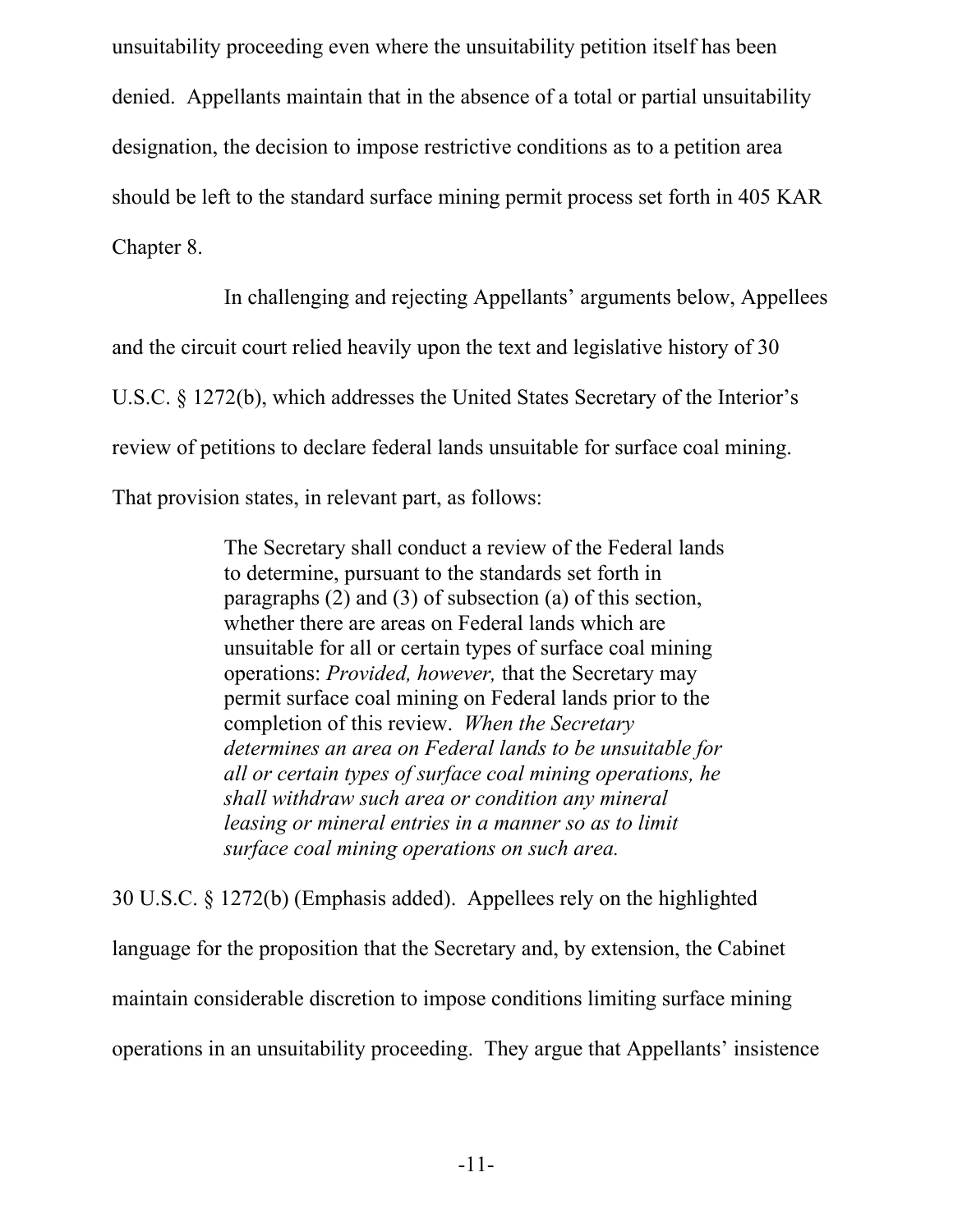that a petition area must actually be found "unsuitable" before such conditions may be imposed is an unreasonably rigid interpretation of the law.

Appellees' arguments, however, ignore the plain language of 30 U.S.C. § 1272(b), which provides that conditions may be imposed *"[w]hen the Secretary determines an area on Federal lands to be unsuitable for all or certain types of surface coal mining operations[.]*" (Emphasis added). Thus, while 30 U.S.C. § 1272(b) undoubtedly gives the Secretary the authority to "condition any mineral leasing or mineral entries in a manner so as to limit surface coal mining operations on such area[,]" it unambiguously restricts that authority to instances in which a designation of unsuitability for all or certain types of surface mining is actually made.<sup>[8](#page-11-0)[9](#page-11-1)</sup> As noted above, no such designation was made in this case. Appellees' unsuitability petition was explicitly denied. Nothing within 30 U.S.C. § 1272(b) suggests that the Secretary of the Interior (or the Cabinet) may utilize the lands unsuitable process to impose restrictive conditions on land that has not been

<span id="page-11-0"></span><sup>8</sup> The Cabinet also cites to *In re Permanent Surface Min. Regulation Litig.*, 620 F. Supp. 1519 (D.D.C. 1985), *aff'd in part, rev'd in part sub nom. by Nat'l Wildlife Fed'n v. Hodel*, 839 F.2d 694 (D.C. Cir. 1988), in support of its argument. It particularly highlights the following language from that opinion: "Section 522 of SMCRA [30 U.S.C. § 1272] establishes a process through which mining may be limited or prohibited if an area is designated as unsuitable for surface coal mining." *Id.* at 1544. However, this language only reinforces the necessity of an unsuitability determination since it affirms that "mining may be limited or prohibited *if an area is designated as unsuitable for surface coal mining*." *Id.* (Emphasis added).

<span id="page-11-1"></span><sup>9</sup> Appellees' reliance upon *Old Ben Coal Co. v. Dep't of Mines & Minerals*, 562 N.E.2d 1202 (Ill. App. Ct. 1990) is equally unavailing. In that case, a coal mining company sought to vacate a permit condition based on state regulations requiring the repair or restoration of structures damaged by subsidence on the grounds that SMCRA did not contain this requirement. However, this argument was rejected because the then-effective federal regulations explicitly deferred to state law on this subject. *See id.* at 1206-07. In the present case, no SMCRA provision defers to the states on the issue of whether restrictive conditions may be imposed in an unsuitability proceeding absent an unsuitability designation.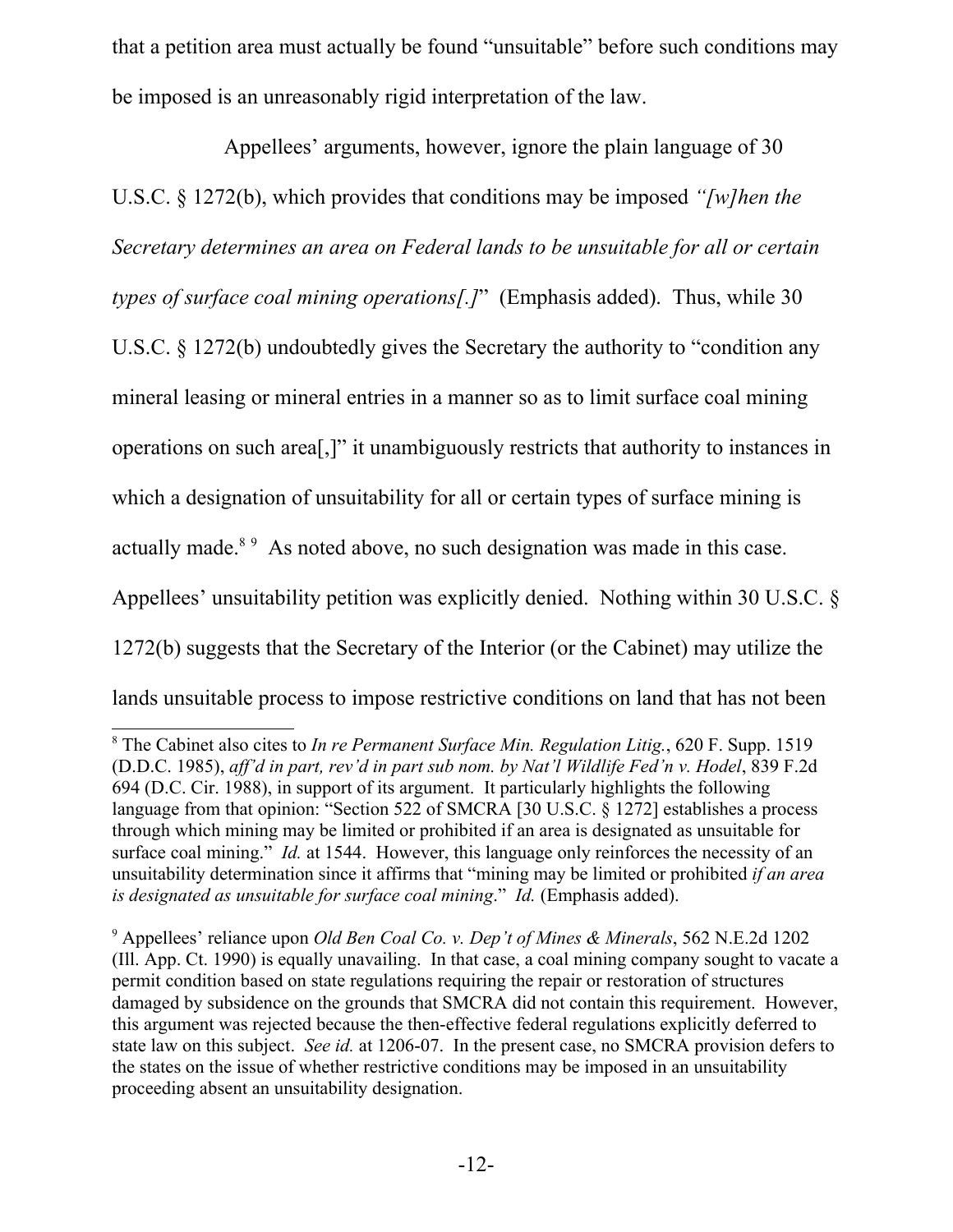found at least partially unsuitable for surface mining operations. *Commonwealth*

*v. Plowman*, 86 S.W.3d 47, 49 (Ky. 2002); *Gateway Const. Co. v. Wallbaum*, 356

S.W.2d 247 (Ky. 1962).

To support its view, the circuit court relied upon the legislative history

of that provision in reaching a different conclusion and determining that the

Secretary has more discretion than the text of 30 U.S.C. § 1272(b) would otherwise

indicate. Specifically, the court considered the following language from a House

of Representatives report on SMCRA:<sup>[10](#page-12-0)</sup>

The committee wishes to emphasize that this section does not require the designation of areas as unsuitable for surface mining other than where it is demonstrated that reclamation of an area is not physically or economically feasible under the standards of the act. The other criteria for designation, which relate to general planning and environmental concerns, are discretionary and thus *the State could determine that no lands should be designated thereunder, or, on the other hand, could prohibit all or some types of surface mining entirely. In addition to the discretionary designation criteria, the designation process includes other elements of flexibility. For example, the designation of unsuitability will not necessarily result in a prohibition of mining. The designation can merely limit specific types of mining and thus the coal resource may still be extracted by a mining technology which would protect the values upon which the designation is premised.* In addition, after an area is designated, coal development is not totally precluded as exploration for coal may continue. Moreover, any interested person may petition for termination of a designation.

H.R. Rep. No. 95-218, at 94 (1977), *reprinted in* 1977 U.S.C.C.A.N. 593, 630-31.

<span id="page-12-0"></span><sup>&</sup>lt;sup>10</sup> The specific passage relied upon by the circuit court is italicized for emphasis, but this Court felt it appropriate to quote the entire paragraph in which it is found.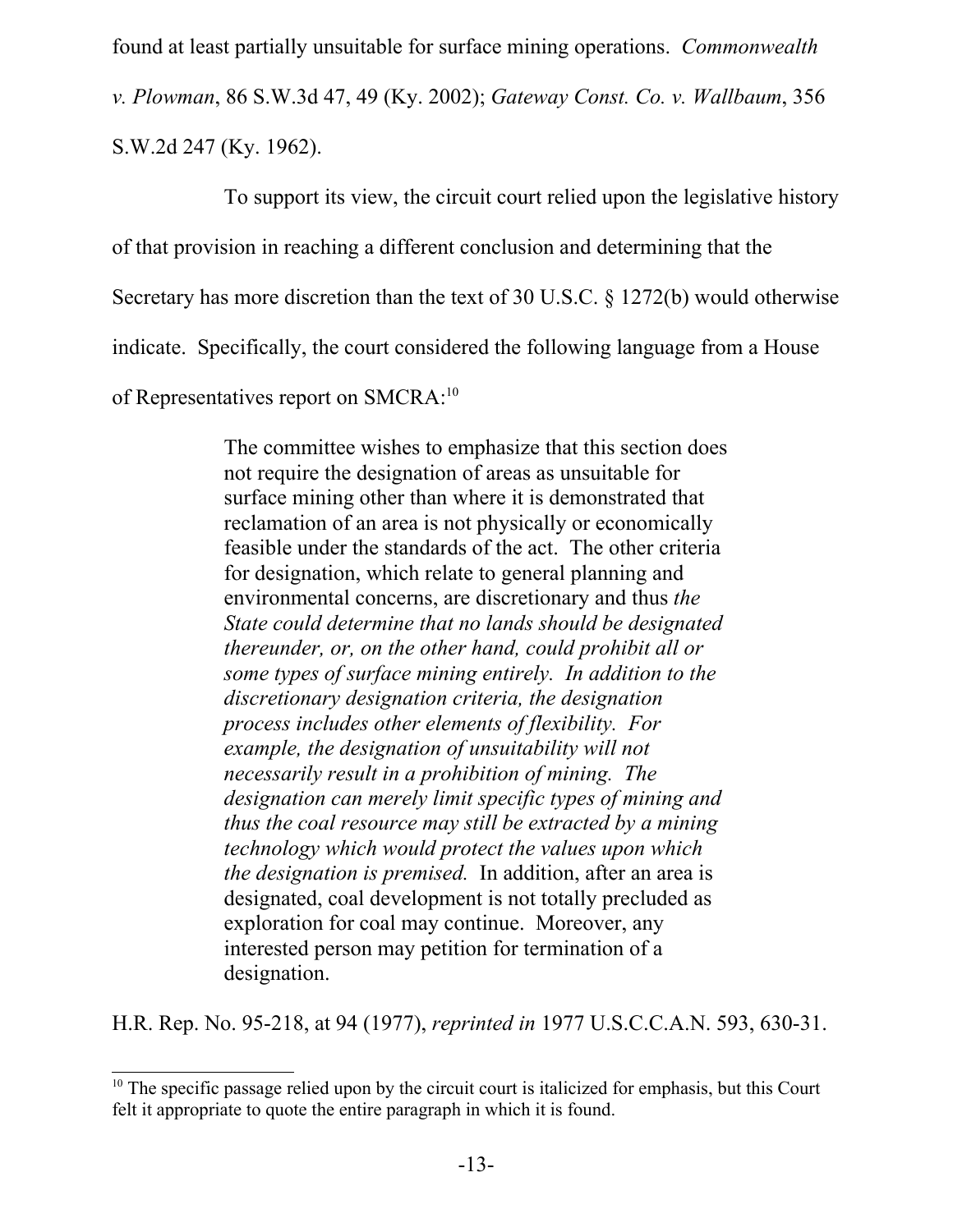The circuit court focused on the language "other elements of flexibility" and the given "example" that "the designation of unsuitability will not necessarily result in a prohibition of mining … [but] can merely limit specific types of mining" and concluded that it gave the Secretary the discretion to impose conditions in the absence of an unsuitability designation that are less restrictive than limiting the permissible types of mining. However, we fail to see how this language supports the conclusion reached by the circuit court, particularly in light of the unambiguous language of 30 U.S.C. § 1272(b). The example relied upon by the circuit court plainly presupposes a designation of unsuitability and, in our view, merely emphasizes that such designation does not necessarily result in a total prohibition of mining. Instead, it may "merely limit specific types of mining[.]" We further note that the other examples of flexibility provided in the House report, *i.e.*, "after an area is designated, coal development is not totally precluded as exploration for coal may continue" and "any interested person may petition for termination of a designation[,]" similarly presuppose a determination of unsuitability.

The circuit court also cited the following passage from that same House report as "[e]ven more telling":

> It should be noted that the designation process is structured to be applied on an area basis, rather than a site by site determination which presents issues more appropriately addressed in the permit application process. The committee believes that the area by area approach of section 522 thus serves the industry since such a process may, in advance of application, *identify lands which are*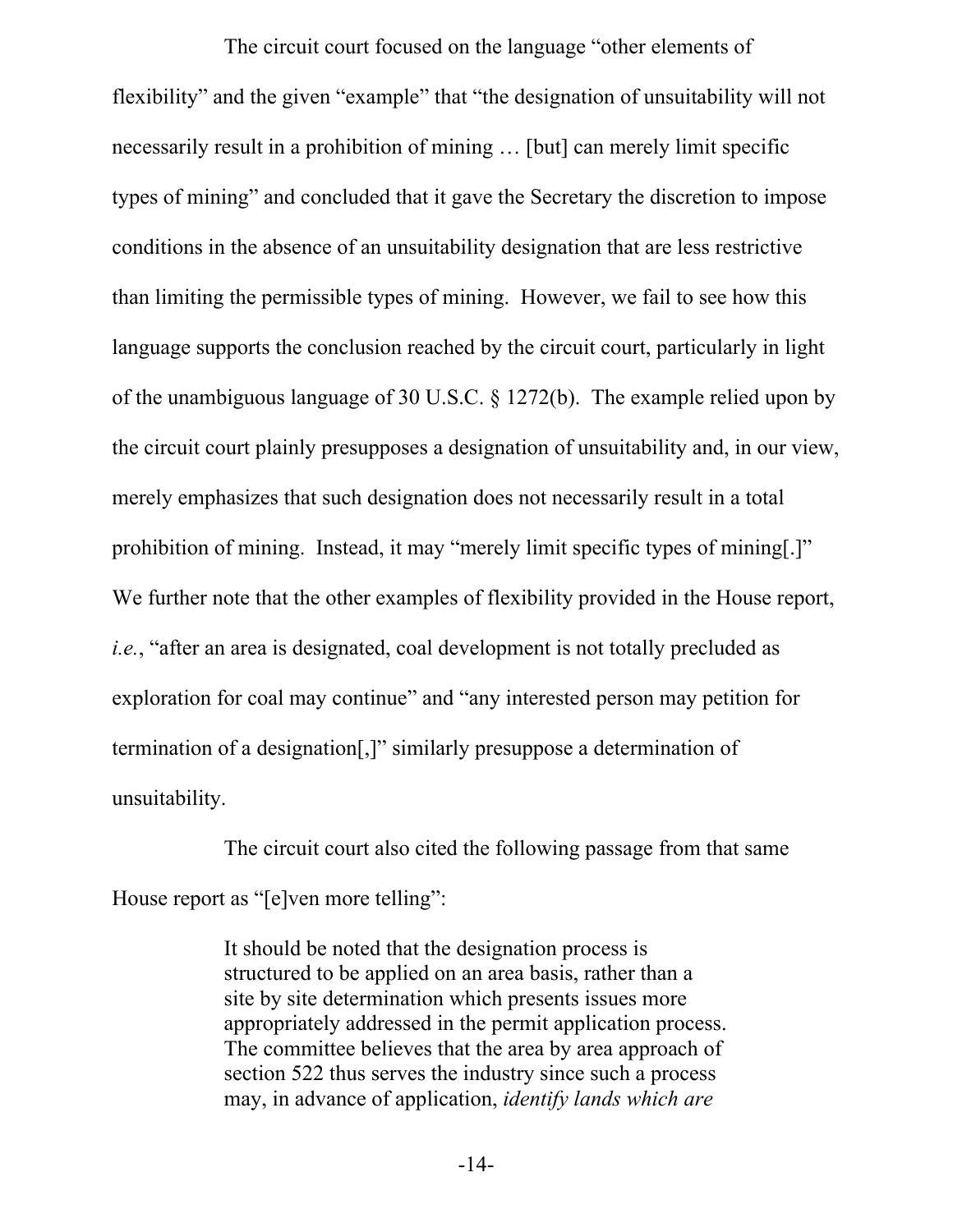*either not open to surface mining or where surface mining is subject to restrictions*.

H.R. Rep. No. 95-218, at 95, *reprinted in* 1977 U.S.C.C.A.N. at 631. (Emphasis added). However, we fail to see how this language supports the circuit court's position. Instead, when read together with the remainder of the report, it merely reinforces that a petition area may be found unsuitable for all types of surface mining or for only certain types. Moreover, we again reiterate that the language presupposes a determination of unsuitability. To conclude otherwise would contradict the plain language of 30 U.S.C. § 1272(b).

Appellees have directed us to nothing in the remainder of Section 1272 or its corresponding regulations that would provide support for this position. Instead, it is apparent from the language of Section 1272 *and* the legislative history relied upon by Appellees and the circuit court that any imposition of restrictive conditions in a lands unsuitable proceeding must be preceded by a threshold determination that the subject area is unsuitable for all or certain types of surface mining. 405 KAR 24:030 Section 8(3) runs afoul of this limitation by allowing the Cabinet to order a regulated party to comply with terms more stringent than the requirements of SMCRA, *i.e.*, to conform to surface mining restrictions following an unsuitability proceeding even where the unsuitability petition itself has been denied. Consequently, we agree with Appellants that 405 KAR 24:030 Section 8(3) is more stringent than federal law and is, therefore, "null, void, and unenforceable." KRS 13A.120(4).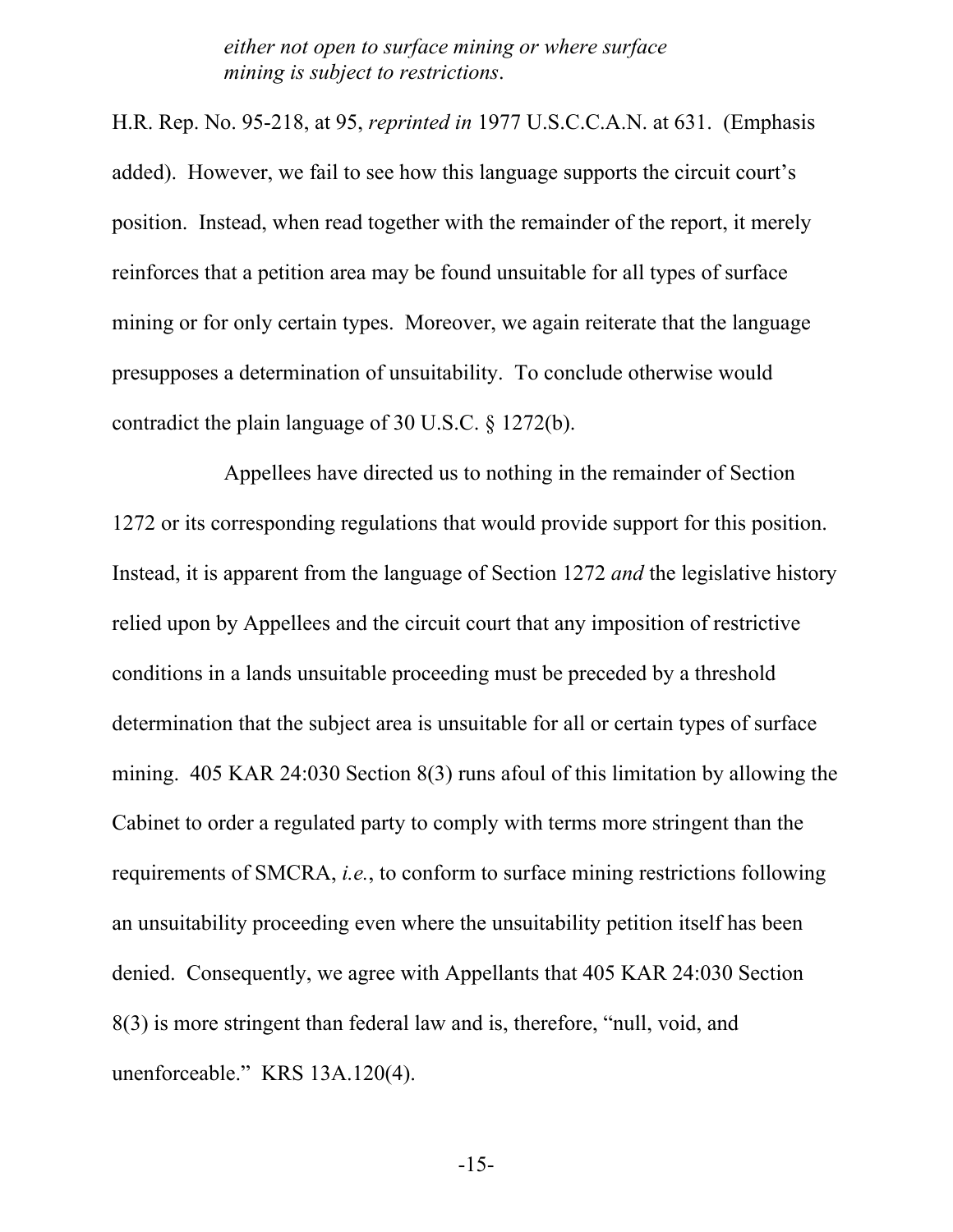In a related contention, the Cabinet also argues that it actually *did* designate the petition area as unsuitable for at least some types of surface mining, albeit implicitly, because it imposed the restrictive conditions in the first place. However, this assertion ignores the plain language of the Cabinet's order, which states that "Lands Unsuitable Petition No. 08-2 to designate the Wilson Creek watershed as unsuitable for mining *is hereby denied*." (Emphasis added). The Cabinet's order also indicated that the Cabinet was imposing the restrictive conditions "notwithstanding [its] decision not to designate the Wilson Creek watershed as unsuitable for mining[.]" Therefore, any suggestion that the Cabinet actually made an unsuitability determination must be rejected, as it ignores the unambiguous language of the order.<sup>[11](#page-15-0)</sup>

Appellants next argue that since 405 KAR 24:030 Section 8(3) is more stringent than allowed by federal law it also impermissibly modifies and expands the Cabinet's regulatory authority as established in KRS 350.610. As we noted above, for all relevant purposes, KRS 350.610 is Kentucky's equivalent to 30 U.S.C. § 1272, and its criteria for a discretionary designation of unsuitability mirror those established in SMCRA. *See* KRS 350.610(3); *see also* 30 C.F.R.  $$762.11(b).$ 

Like SMCRA, KRS 350.610 contains no language that would claim to give the Cabinet the authority to impose restrictive conditions on surface mining

<span id="page-15-0"></span><sup>&</sup>lt;sup>11</sup> We also note that this contention ignores the circuit court's explicit reliance on 405 KAR 24:030 Section 8(3), which purports to apply in cases where the Cabinet "does not designate a petitioned area [as unsuitable] under subsection (2) of [Section 8.]"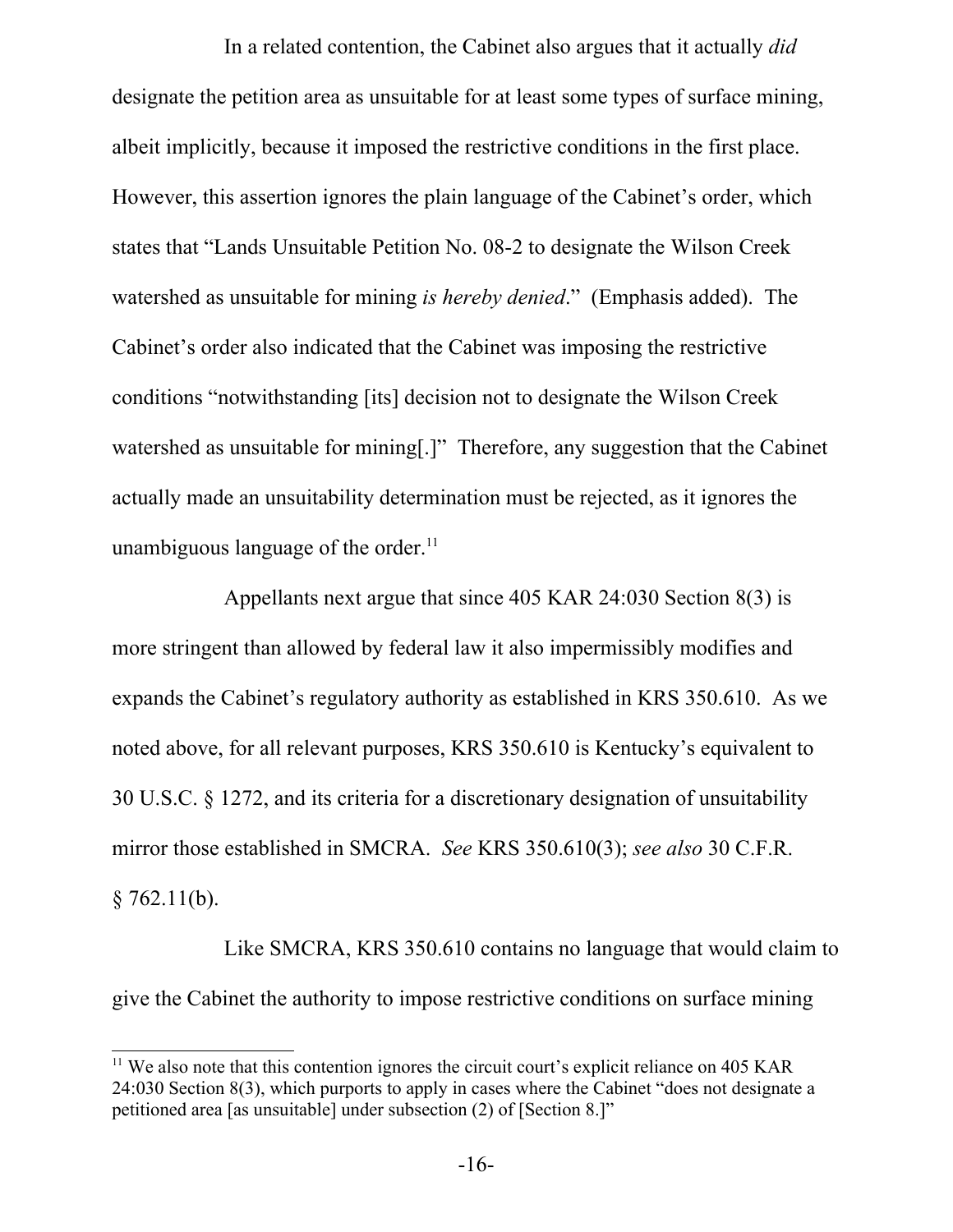when a lands unsuitable petition has been denied. Instead, the statute expressly authorizes the Cabinet to produce "objective decisions based upon competent and scientifically sound data as to which, if any, lands of the Commonwealth are unsuitable for all or certain types of surface coal mining operations[.]" KRS 350.610(1). The circuit court concluded (with no elaboration on the point) that 405 KAR Section 24:030 Section 8(3) does not impermissibly expand the scope of KRS 350.610(1), but we must reject this conclusion for the same reasons discussed above. Simply stated, KRS 350.610 does not anticipate the imposition of restrictive conditions in an unsuitability proceeding in the absence of a determination of unsuitability.

It is well-established that "rules or regulations of an administrative agency must be within the limitations of the law for the enforcement of which they are provided and must be reasonable[.]… [T]he validity of a rule or regulation depends upon whether the administrative agency was empowered to adopt the particular rule and, if so, whether the rule, is reasonable[.]" *Lovern v. Brown*, 390 S.W.2d 448, 449 (Ky. 1965) (Citation omitted). To the extent that 405 KAR 24:030 Section 8(3) suggests that restrictive conditions may be imposed on surface mining in the absence of a determination of unsuitability, it fails to comply with these requirements and is "null, void, and unenforceable." *See* KRS 13A.120(2)(h)  $& (4).$ 

We finally address Appellees' assertion that the conditions set forth in the Cabinet's order "are employed in virtually every permit issued by the Cabinet"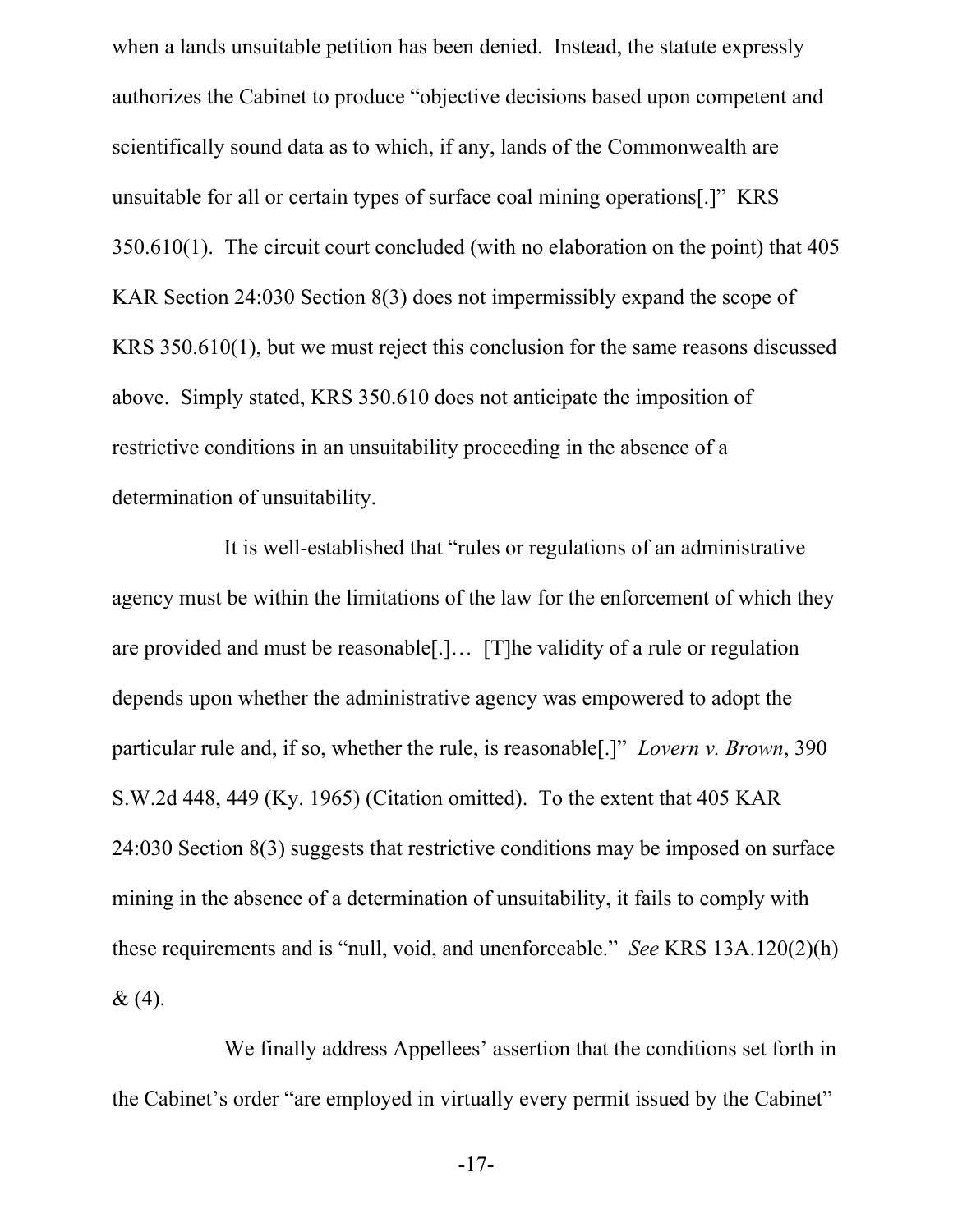and should, therefore, not be viewed as "restrictive." However, as the conditions in question are unquestionably restrictive in that they place burdens on any party wishing to conduct surface mining operations in the petition area, any assertion to the contrary rings hollow.

Moreover, this perspective only supports the argument that such matters are best left to the permit process since KRS 13A.120(2)(e) expressly prohibits an administrative body from promulgating a regulation "[w]hen a statute prescribes the same or similar procedure for the matter regulated[.]" As required by SMCRA, the General Assembly adopted a program establishing detailed and extensive surface mining permit requirements in KRS  $350.060$ ,<sup>[12](#page-17-0)</sup> as a result of which the Cabinet promulgated corresponding regulations in 405 KAR Chapter 8. These provisions provide a proper platform for a concerned party to seek restrictions or limitations on surface mining in instances where an unsuitability petition has been denied. Indeed, as noted above, the Cabinet's order repeatedly expresses the view that its separate mining permit review process provided a sufficient means of addressing the concerns raised in Appellees' lands unsuitable petition. Ultimately, "[a]ny doubts concerning the existence or extent of an administrative agency's power should be resolved against the agency." *United Sign, Ltd. v. Commonwealth*, 44 S.W.3d 794, 798 (Ky. App. 2000). On this occasion, we are deeply in doubt and consequently reject 405 KAR 24:030 Section

<span id="page-17-0"></span><sup>&</sup>lt;sup>12</sup> The federal permitting requirements are set forth in 30 U.S.C.  $\S$ § 1256-61.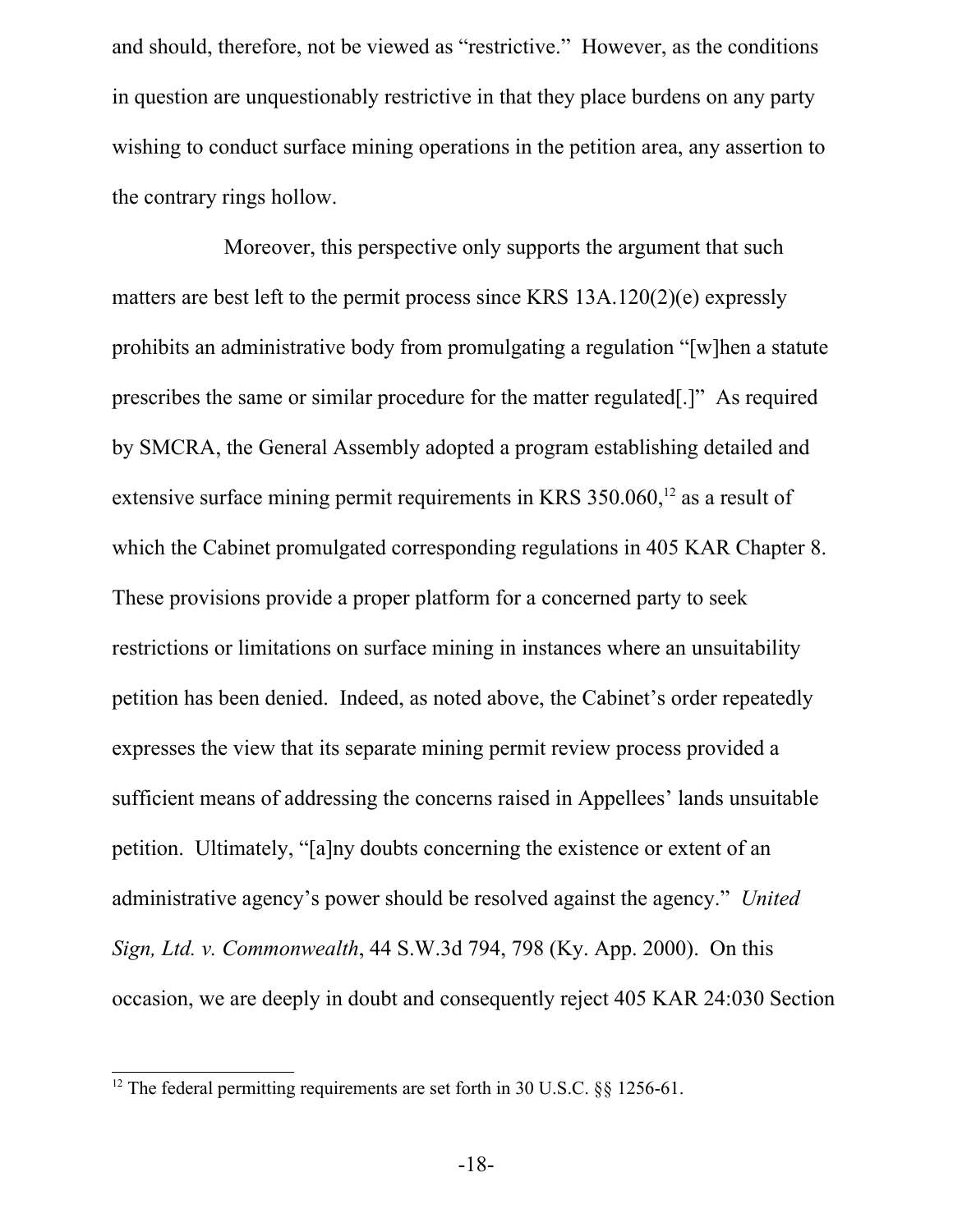8(3) as running afoul of both federal and state law. In light of our decision, we decline to address the other arguments presented by Appellants.

### **Conclusion**

For the foregoing reasons, we reverse the decision of the Franklin Circuit Court affirming the Energy and Environment Cabinet's imposition of restrictive conditions on all future mining in the Wilson Creek watershed petition area. In reaching this decision, we hold that 405 KAR 24:030 Section 8(3) is contrary to Kentucky law and more stringent than SMCRA, thereby rendering it null, void and unenforceable. In this case, the Cabinet expressly refused to make a finding of unsuitability yet proceeded to impose restrictive conditions consistent with an unsuitability determination. It is for the Cabinet to reconcile and to rectify this discrepancy on remand. Either the petition area is unsuitable for all or certain types of surface mining, and consequently subject to the imposition of restrictive conditions, or it is not.

Accordingly, this matter is remanded to the Cabinet for further proceedings and a determination consistent with this opinion.

ALL CONCUR.